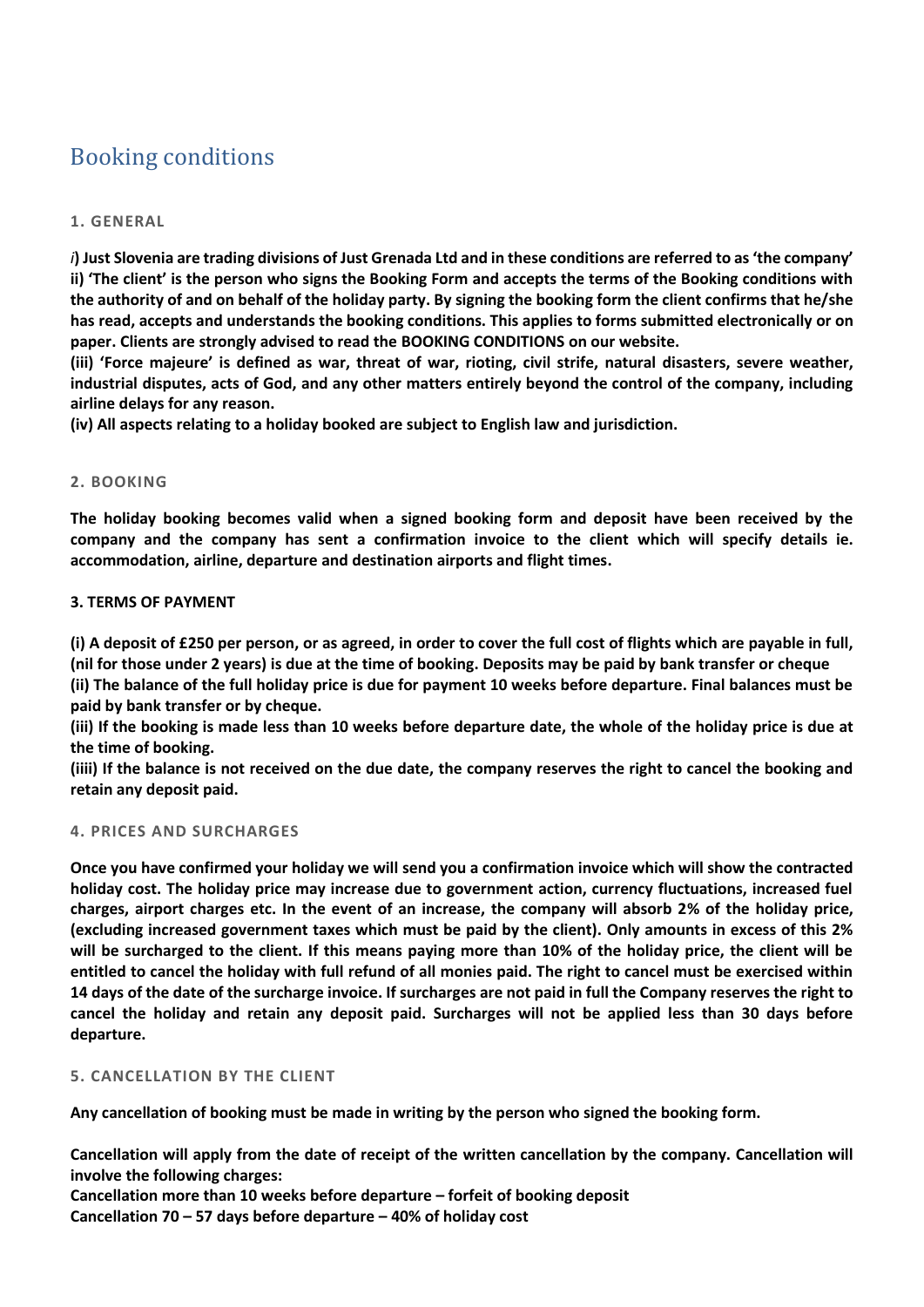**Cancellation 56 – 42 days before departure – 60% of holiday cost Cancellation 41 – 28 days before departure – 80% of holiday cost Cancellation 27 days or less before departure – 100%**

## **6. CANCELLATION OR CHANGES BY THE COMPANY**

**In the unlikely event that the company has to cancel the holiday, or make a major amendment to a holiday, the client will be offered an alternative holiday. If this is not possible or acceptable to the client, then the client will receive a full refund of all monies paid. The definition of a major amendment is a change to your accommodation to a different location or a change in the date of departure from or back to the UK. All other changes are deemed to be minor and will not be compensated. Flight delays after check-in do NOT constitute a change by the company. The company cannot accept liability or pay any compensation or make any refund of monies paid by the client where the proper performance of our contractual obligations is prevented or affected by circumstances amounting to force majeure as defined in clause 1 above. If hotel rooms allocated to a client are of a different or lower category to those shown on the confirmation invoice, the Company's liability will be limited to the difference in the published cost between the room booked and the room allocated. No other claim for compensation will be accepted.**

# **7. CHANGES TO FLIGHT TIMINGS**

**Flight timings are subject to air traffic control, weather conditions, maintenance etc. There is no guarantee that flights will depart at the time shown on the tickets. Any delay is not a matter for which we have any liability. In unforeseen circumstances, it may be necessary for airlines to change the timings and/or routing of aircraft after you have booked. If not covered in section 6 as a major change these will be considered minor changes.**

# **8. ALTERATIONS BY THE CLIENT**

**Should the client wish to make any amendments to the booking after it has been confirmed, the company will do everything possible to accommodate such a request. Any changes made after a confirmation invoice has been issued may be subject to an amendment fee of £35 plus any other charges incurred by the company. The number of people stipulated in the booking confirmation must not be exceeded at any time without prior consent of the company.**

#### **9. DAMAGE**

**Should a client be responsible for damage to or the loss of any item belonging to the holiday accommodation, the client will be responsible for covering the cost of replacement or repair.** 

#### **10. PUBLIC SERVICES**

**The company cannot be held responsible for failure of public services e.g. water or electricity, which is beyond the control of the company. The company will make every effort to ensure that such a failure is corrected as quickly as possible and disturbance to the client is minimised. Such failures must be reported to the hotel/villa manager as well as to our local agent without delay.**

#### **11. UPGRADED FLIGHTS**

**If for any reason the company cannot provide upgraded airline seating as booked, the liability of the company shall be limited only to the difference in cost between the upgraded seat and the seat provided on the aircraft**

#### **12. RESTAURANTS, LOCAL FACILITIES & SWIMMING POOLS**

**At certain times some restaurants and local facilities may be closed and, although such facilities may be mentioned on our website or in our holiday documents, they cannot be guaranteed as being in existence, open or available for clients to use. This includes swimming pools if they are closed for any reason – climatic conditions, mechanical failure etc.**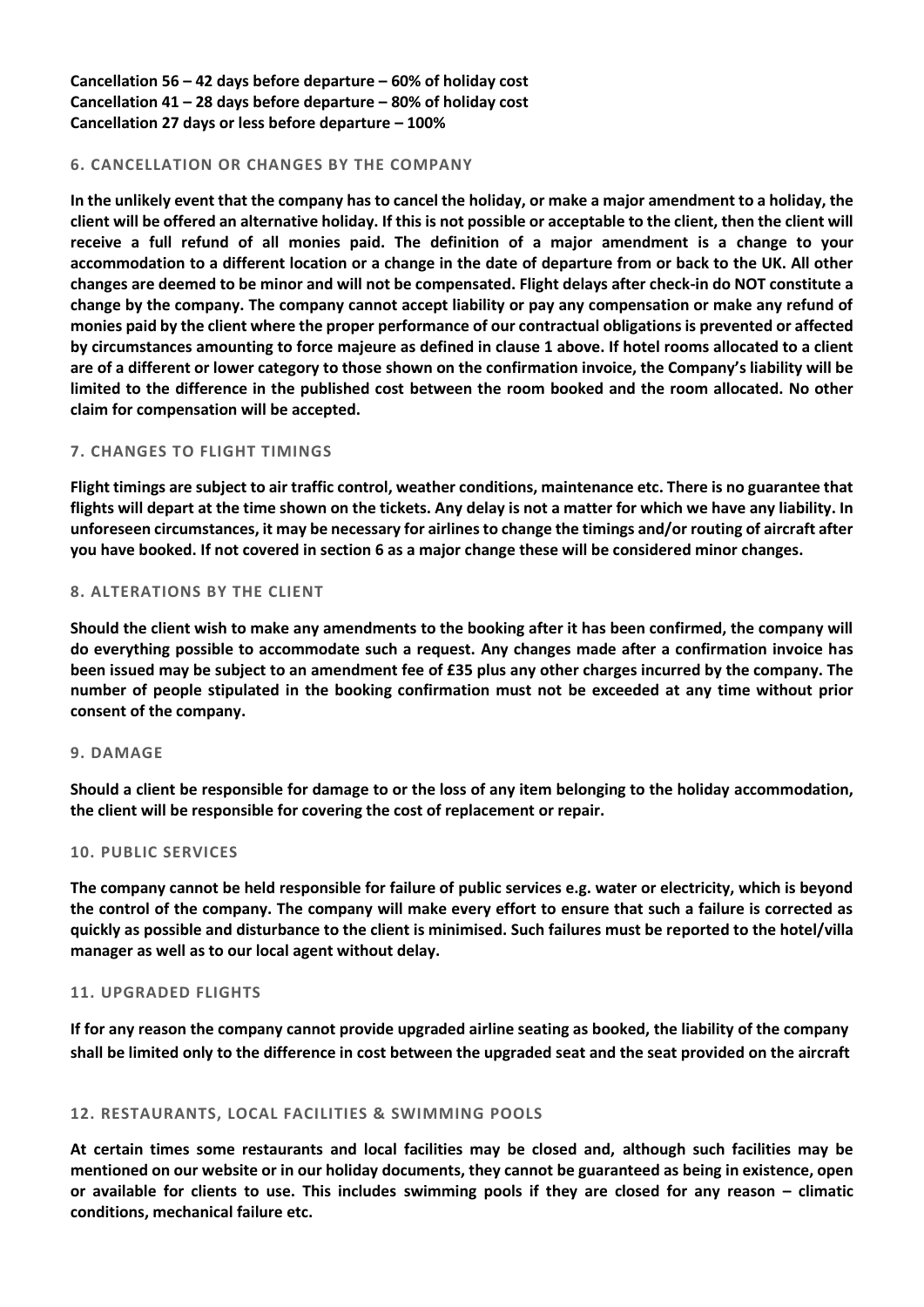## **13. RESPONSIBILITY FOR YOUR HOLIDAY – FLIGHT DELAYS**

**Once you have checked in for your flight your welfare is the responsibility of the airline and, if departure is delayed, the company cannot be held responsible for any consequential loss in this respect. The cost of unused accommodation and services as a result of a flight delay cannot be refunded. It is solely the client'sresponsibility to ensure that you and all your party are at each departure airport and checked-in, in good time for every flight which forms part of your holiday. If a flight is delayed for a reason beyond the control of the airline, bad weather or strikes for example, the company will not be responsible for any accommodation or subsistence costs incurred during the delay**

## **14. ABANDONMENT OF YOUR HOLIDAY**

**If you choose, during your holiday, to abandon the arrangements made by us on your behalf, and instead make your own arrangements for travel and/or accommodation, no refund will be made for the services you have decided not to take. If, through no fault of the company, you miss your outbound means of transportation, you may also be deemed to have abandoned your holiday, and although the company will help, as far as it can, to make new arrangements, you will be responsible for all extra costs incurred.**

## **15. CURRENT INFORMATION**

**The company and its staff make every effort to keep abreast of changes made to the fabric and facilities offered by hotels and villas featured in our websites. The Company cannot accept any liability for any such changes which have not been bought to our attention by any hotel or villa owner. Similarly the company makes every effort to keep abreast of local conditions that might impact on a holiday, such as building works, local activities that might involve noise such as music etc. The company cannot accept liability for such occurrences of which we were not aware which impact on a client's holiday.**

## **16. COMPLAINTS**

**If the client has a complaint about any aspect of the holiday, the substance of such a complaint must be brought to the attention of the supplier at the place where the services in question are supplied (e.g. Hotel, Villa, Car Hire co.) in the first instance, and also to our local agent. If the problem is not resolved immediately and to the client'ssatisfaction locally, then the UK office of the company must be notified so that the company can attempt to remedy the problem as soon as it is reasonably can. This means that the client must speak to the UK office of the company personally. The company will reimburse clients for any reasonable costs involved in contacting the company in the UK from an overseas destination. The company will not consider any complaint which has not been notified to the company in the manner described above. It is a fundamental element of the contract between the client and the company that the company is given a reasonable opportunity to correct any faults which arise in any element of the holiday. If the client wishes to change accommodation this MUST be done by consultation and arrangement with the UK office.**

#### **17. DISPUTES**

**Disputes arising out of, or in connection with, the holiday contract which cannot be amicably settled may be referred to arbitration under a special scheme operated by the Association of Independent Tour Operators (AITO). The AITO Independent Settlement dispute service may be called upon by either side to bring the dispute to a speedy and amicable solution. Full details of the scheme will be provided on request. The scheme does not apply to amounts above £2,500 per person or £10,000 per holiday booking. Furthermore, the scheme does not apply to claims that are solely or mainly in respect of physical injury, illness or the consequences of such illness or injury.**

# **18. INFORMATION GIVEN IN GOOD FAITH**

**We always give our clients as much information as we can to help them enjoy their holiday to the full and try to ensure that the clients' expectations of their holiday are as accurate as possible. We may give the names of other organisations who provide services which may be used by visitors to the islands – local companies offering**